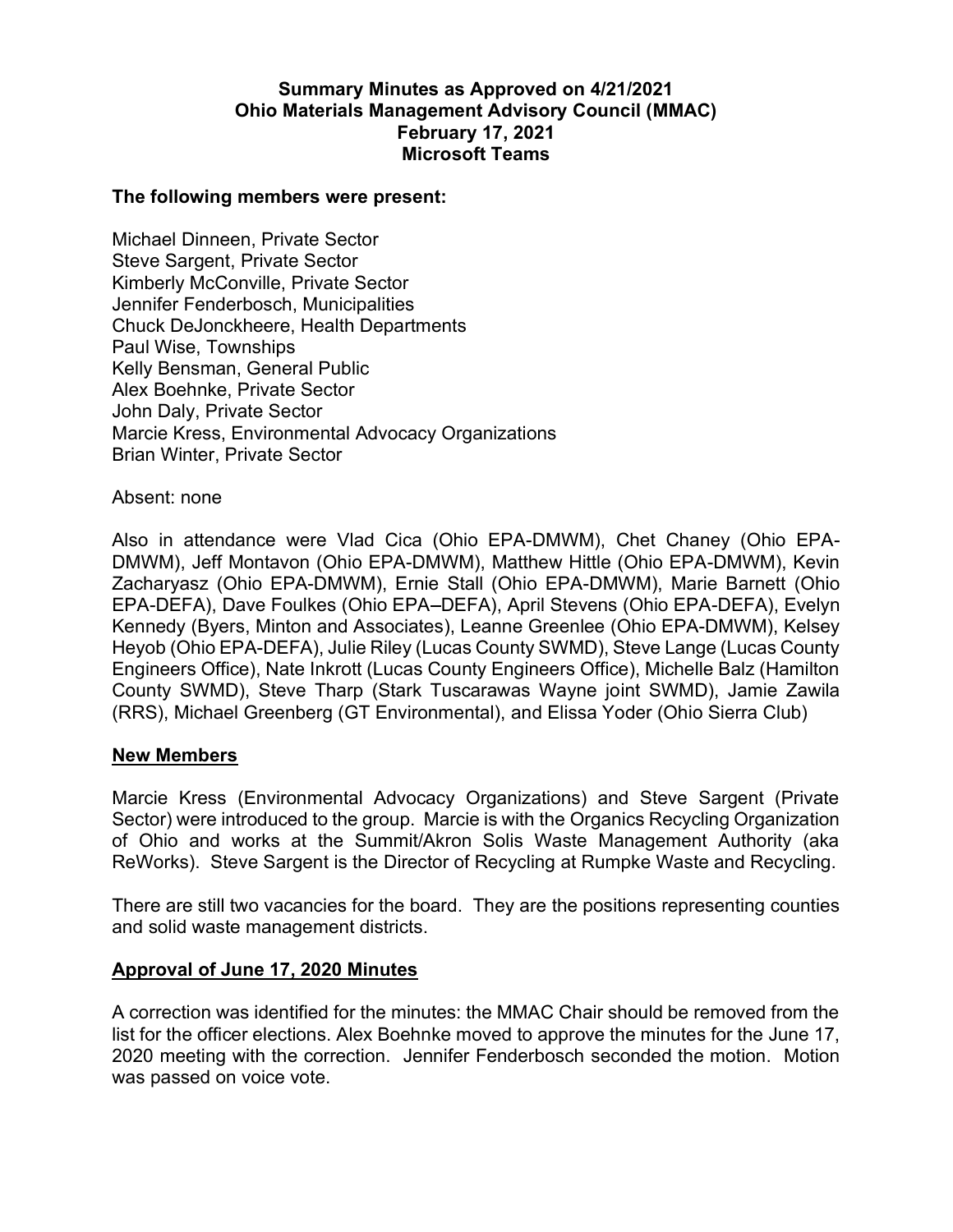### Election of Officers

Marcie Kress moved to appoint the following slate of officers for 2021 (Steve Sargent – Vice Chair, Jennifer Fenderbosch - Secretary). Alex Boehnke seconded the motion. Officers were unanimously elected for a one-year term.

# Ohio EPA Updates

Ernie Stall provided a few updates for Ohio EPA. The rule incorporating the goals of the 2020 State Solid Waste Management Plan has been finalized since MMAC last met. He also referenced educational efforts that have been started though the Recycle Right campaign. Lastly, he indicated that the Agency will be holding a Disaster Debris Training in March.

### 2020 Annual Report

There were no comments on the 2020 Annual Report that was distributed to the MMAC members. John Daly moved to accept the report for submittal to the legislature. Steve Sargent second the motion. The 2020 Annual Report was accepted via voice vote.

### 2021 R&LP Grant Update

April Stevens, Supervisor for the Recycling and Litter Prevention Grant program, provided an overview of the grant program and the applications received for 2021. A total of 117 applications were received, totaling over \$7 million in total requests. The funding criteria that are used was also reviewed and the review timeline was provided, with a goal of announcing the grant awards in May.

### Division of Materials and Waste Management Update

Vlad Cica (Ohio EPA-DMWM) provided an update for DMWM, including an overview of the divisions' accomplishments in 2020 and priorities in 2021. A return to office is planned for DMWM employees starting at the end of May and a return to in-person inspections/field work is in the works. The division has seen an ability to do increased outreach activities in the virtual environment, including to solid waste management districts. Rule updates and health department annual surveys are on track and tire cleanups have continued. He also highlighted the efforts done with The Recycling Partnership to tackle contamination in curbside recycling programs.

# Planning for Future Meetings

The group had general discussion about the focus for MMAC and topics for future meetings. The primary purpose of the council is to provide advice and guidance to the director of Ohio EPA on solid waste issues, including updates to the state solid waste management plan and Ohio EPA's recycling and litter prevention grant programs. The council is also tasked with facilitating partnerships that expand markets for recycled commodities.